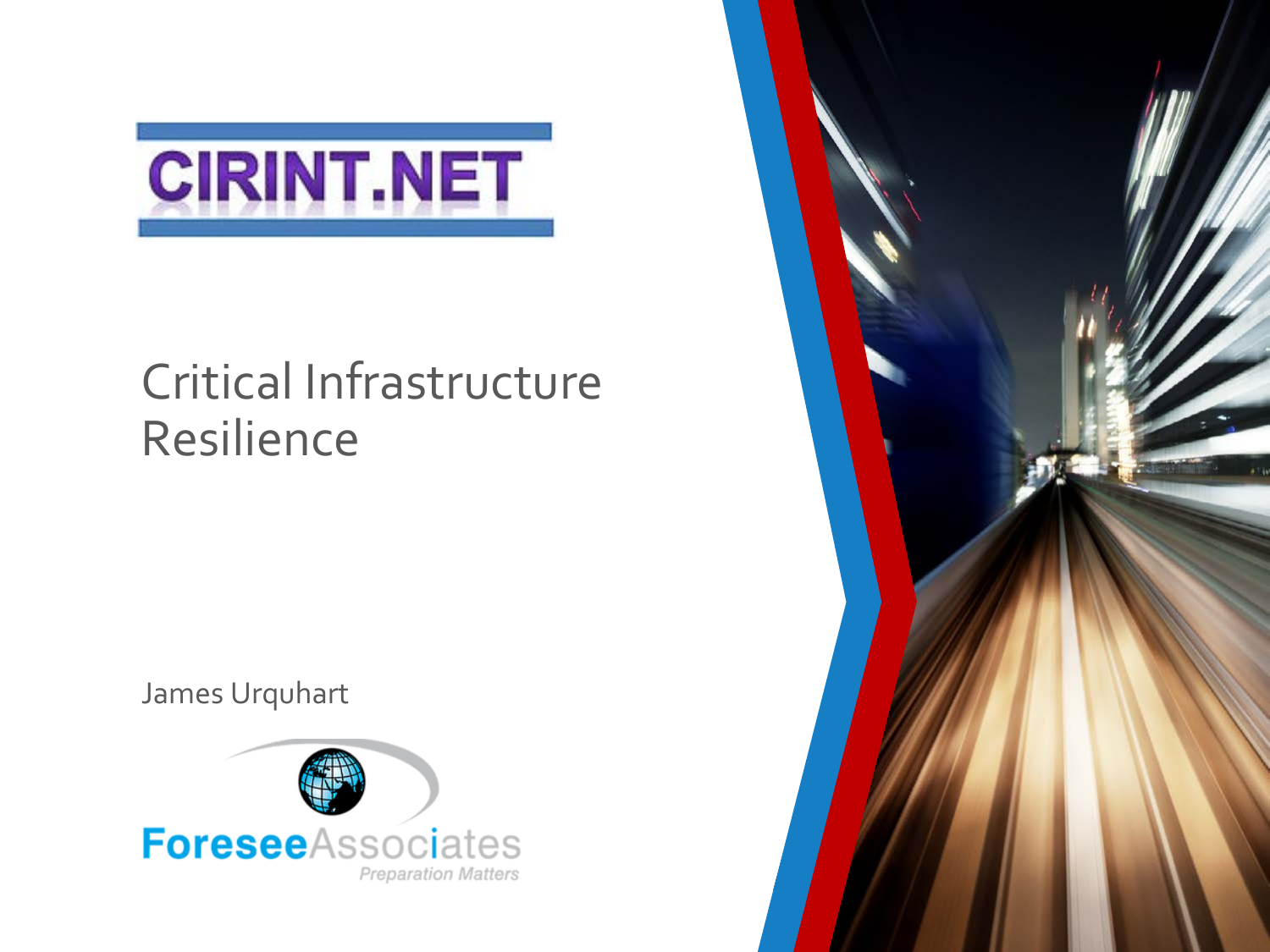### Introduction





- Quick personal background
- Setting the scene
- CIR in Scotland infancy to maturity
- CIRINT a model for Collaboration
- Where do we go from here?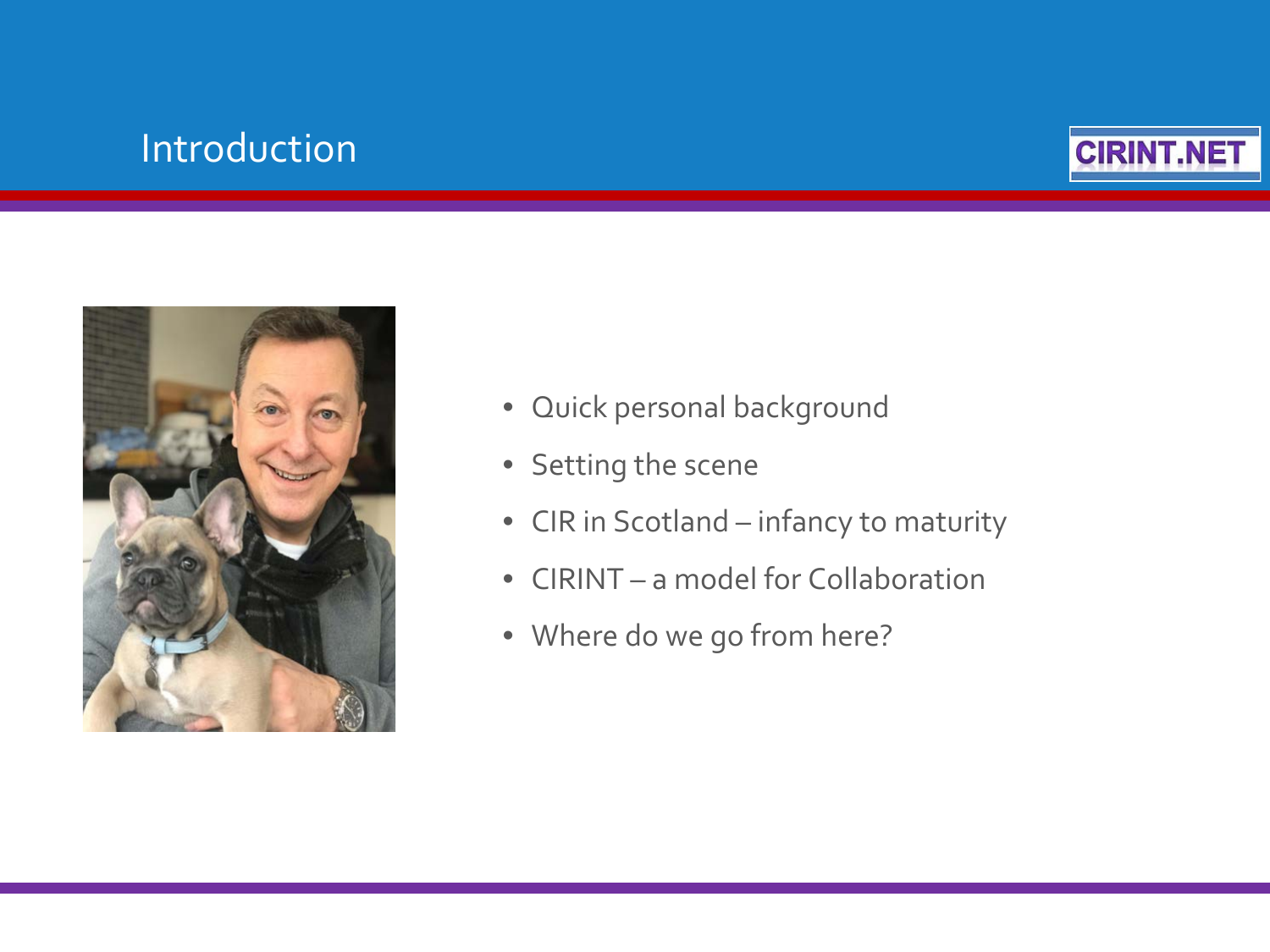### COVID-19 'A wake up call!'



- **28,871,176** confirmed cases (14.09)
- **921,801**deaths (14.09)
- The economy of the European Union is expected to shrink by **7.4 percent** in 2020
- Greece and Italy are set to be the worst affected economies, seeing GDP decline by **9.7 and 9.5** respectively

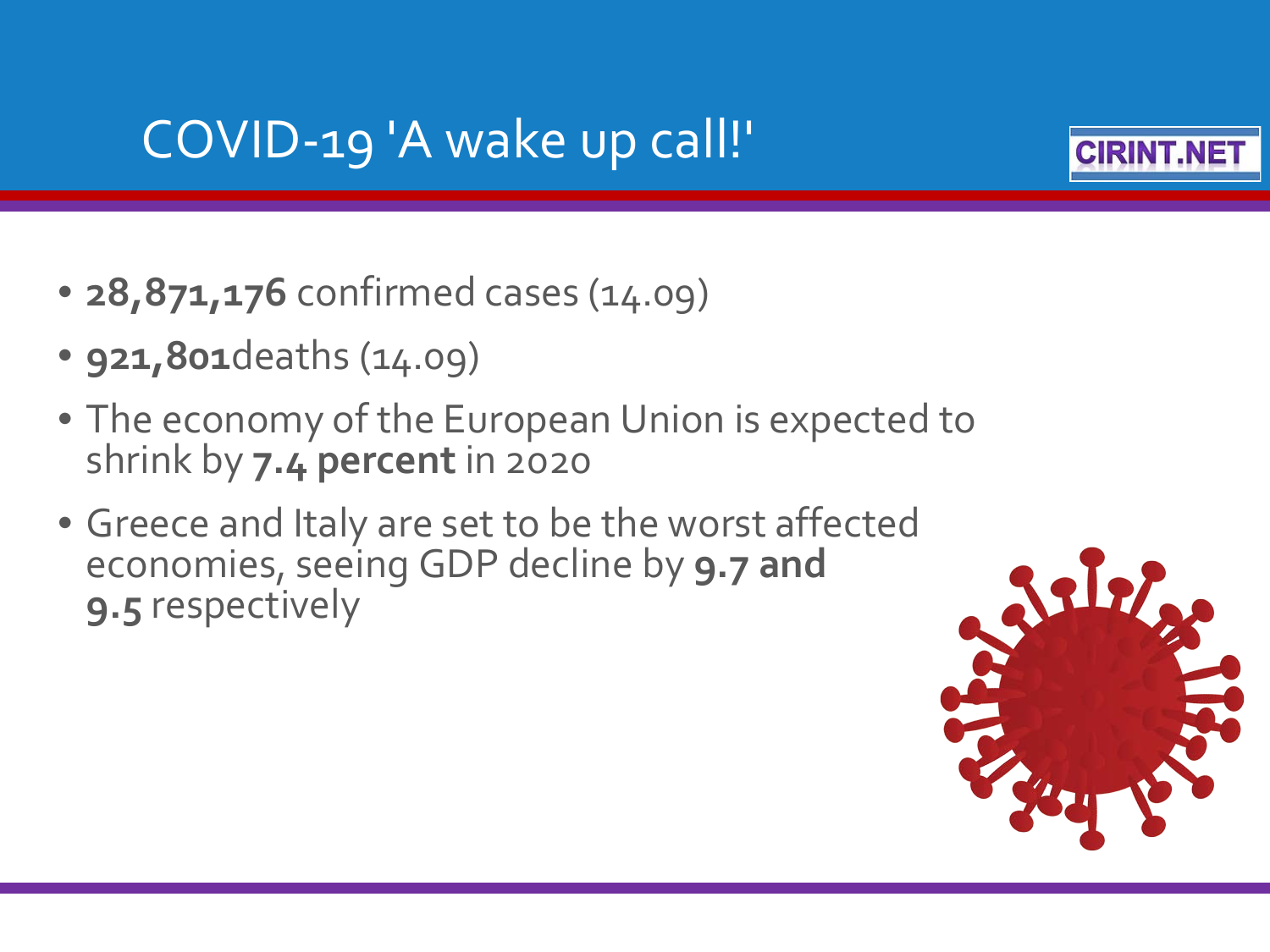### Scotland – CIR from Infancy to Maturity

### **CIRINT.NET**





SP ENERGY *SCOTT MATHESON* **NETWORKS** Network Planning & Regulation Director, Scottish Power Energy Networks

"SP Energy Networks keeps the lights on for approximately 80% of Scatland's population. A key sepect of our role is to ensure realience is built into every aspect of our electricity network and operations. We receive strong support, advice and excellent engagement from the Resilient Essential Services team at the Scottish Government, in a partnership that makes a positive difference for Scotland."





**BT** Managing Director, BT Regions

"BT places great value in our partnership with the Scottish Government, playing our part in delivering the country's Civil Resilience Strategy We're proud of our role in keeping the nation connected. Working closely with the Scottish Government's Resilient Essential Services team and other partners, it's clear that vast strides have been made in recent years. We look forward to continuing our successful relationship into this furture.



 $\blacktriangleright$   $\blacktriangleleft$  Scottish Water PAUL MAXWELL General Manager Operational Realismos, Scottish Water

"Scottish Water is "Trusted to serve Scotland" and a key part of maintaining our service is the help and support we get from working in collaboration with the Resilient Essential Services team and other partners. This helps us share best practice, make resilience improvements and challenge curselves on what is still to be done."

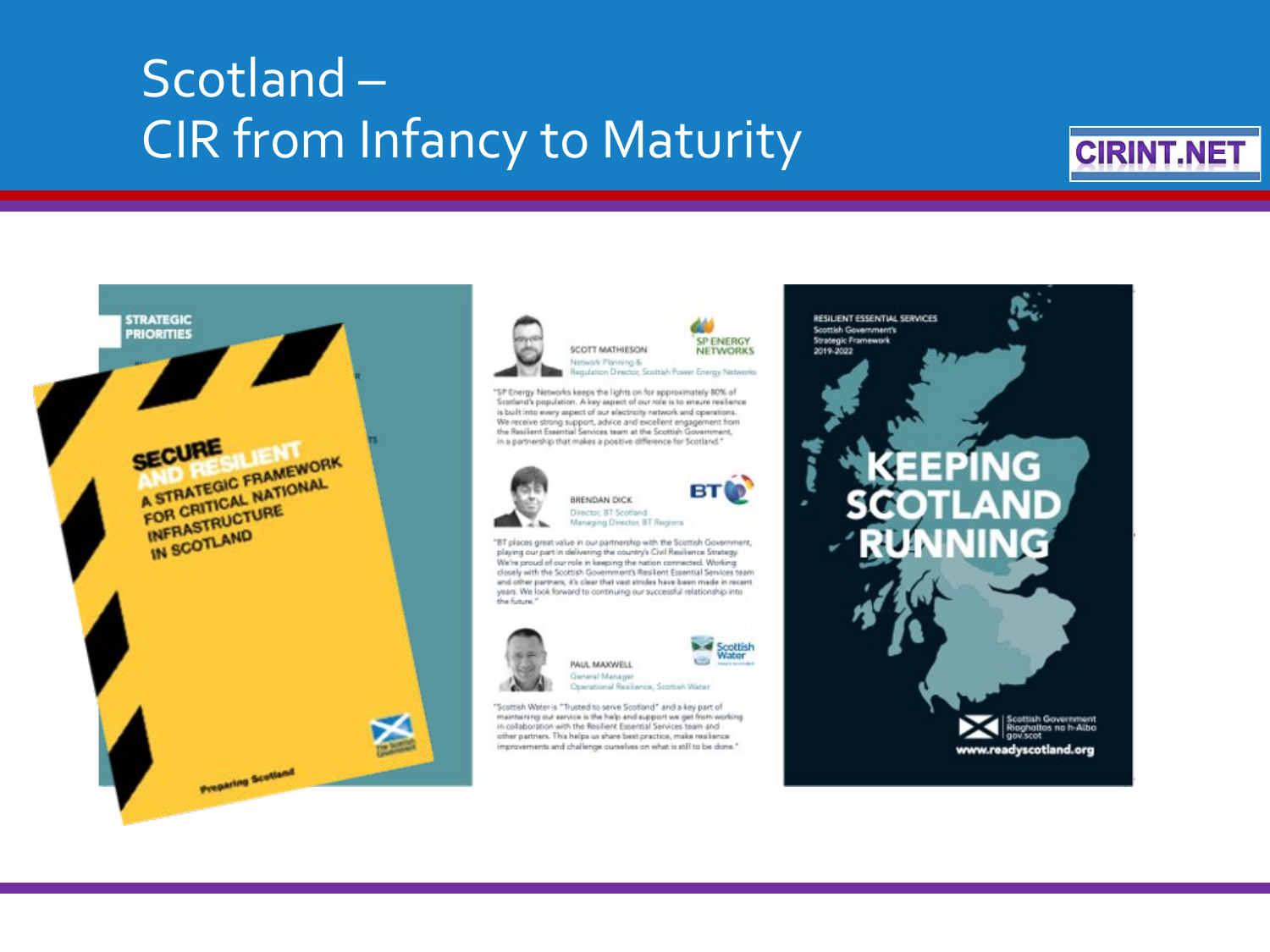## Scottish CIR - The Journey so far



- A Scottish approach
- Collaborative approach
- Empowered approach
- Improvement approach

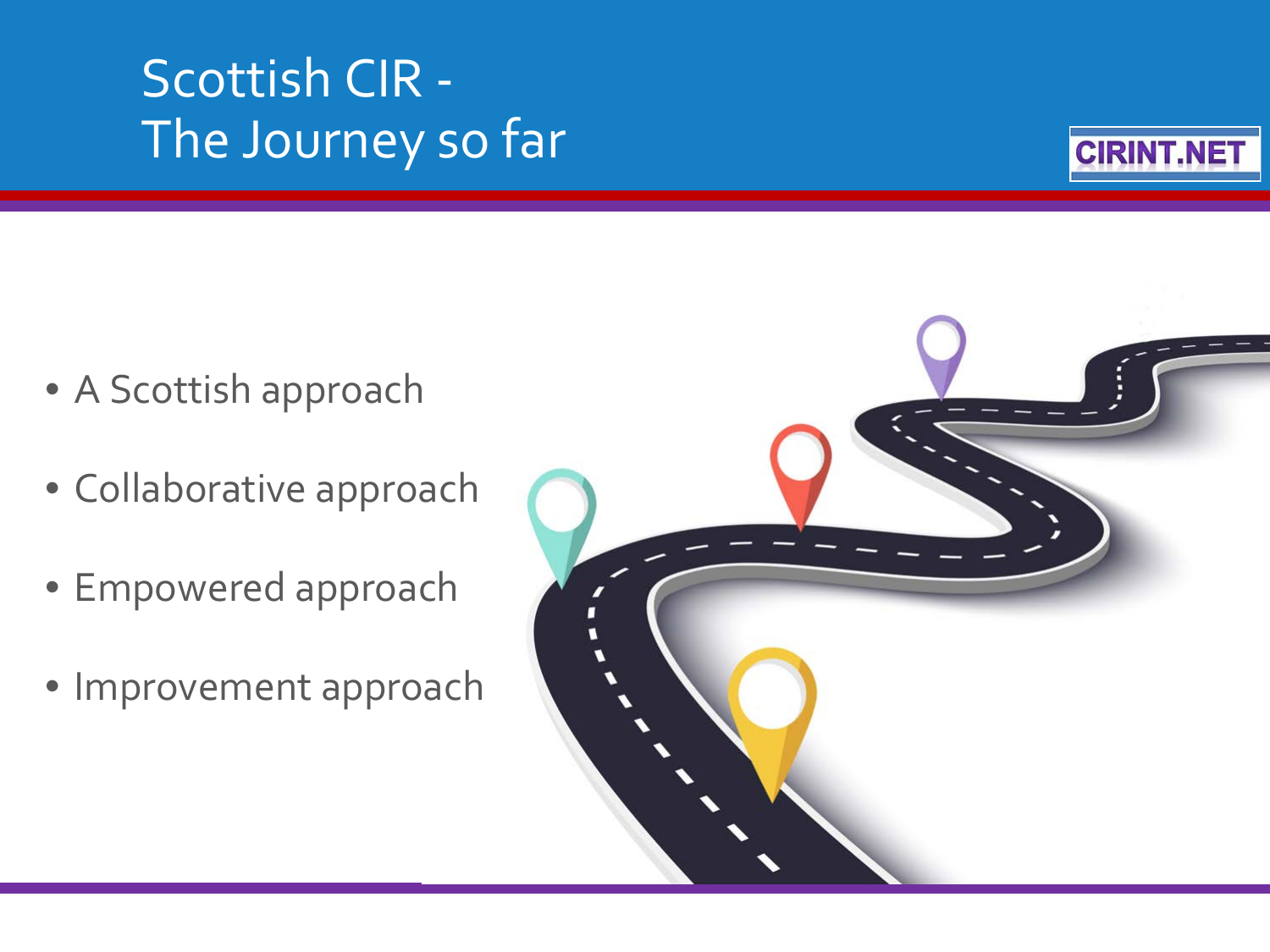### Case Study 1



"SP Energy Networks keeps the lights on for approximately 80% of Scotland's population. A key aspect of our role is to ensure resilience is built into every aspect of our electricity network and operations."

SCOTT MATHIESON

Network Planning & Regulation Director, Scottish Power Energy Networks

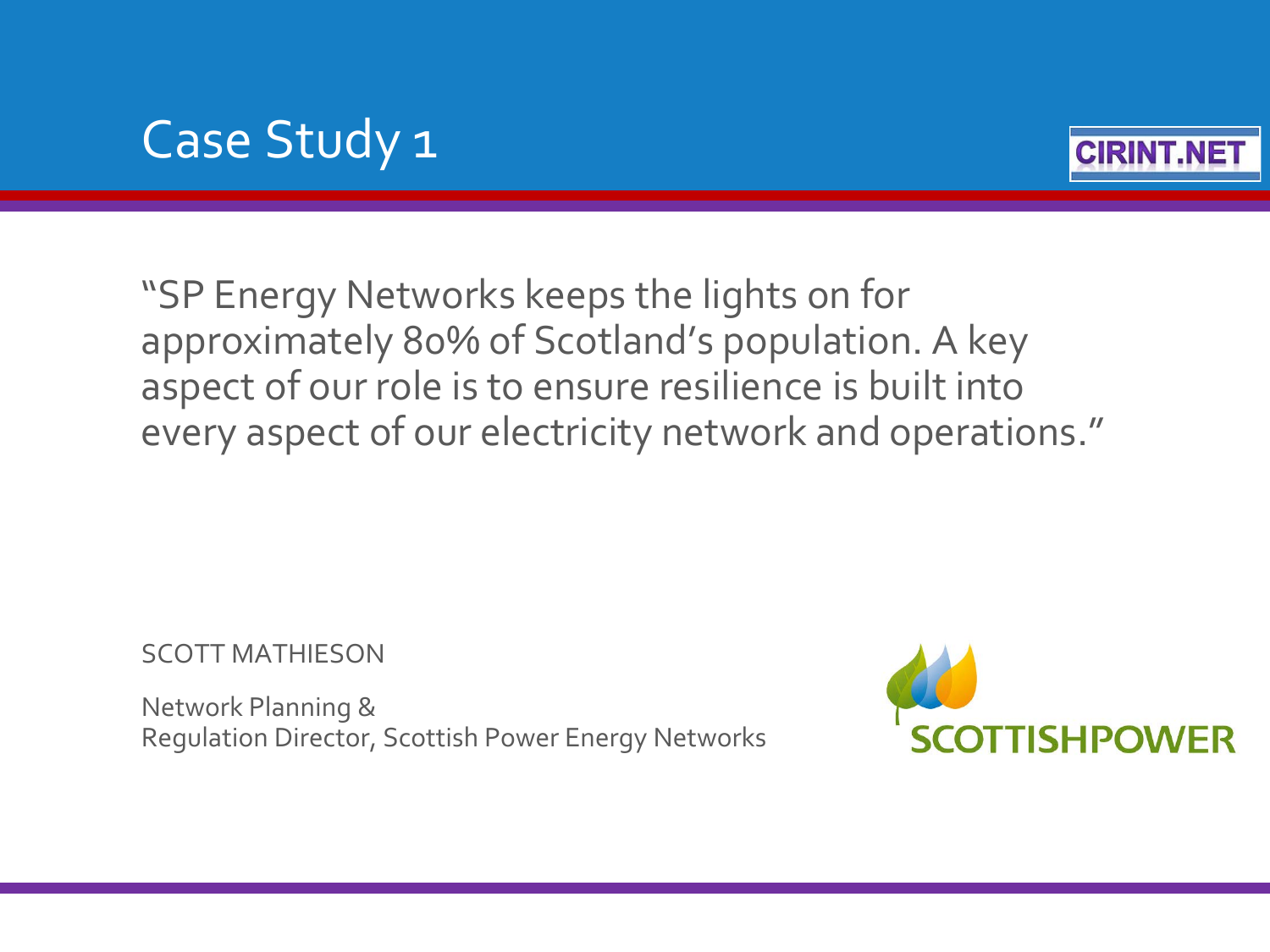### Case Study 2



"BT places great value in our partnership with the Scottish Government, playing our part in delivering the country's Civil Resilience Strategy. We're proud of our role in keeping the nation connected and it's clear that vast strides have been made in recent years."

BRENDAN DICK

Director, BT Scotland Managing Director, BT Regions

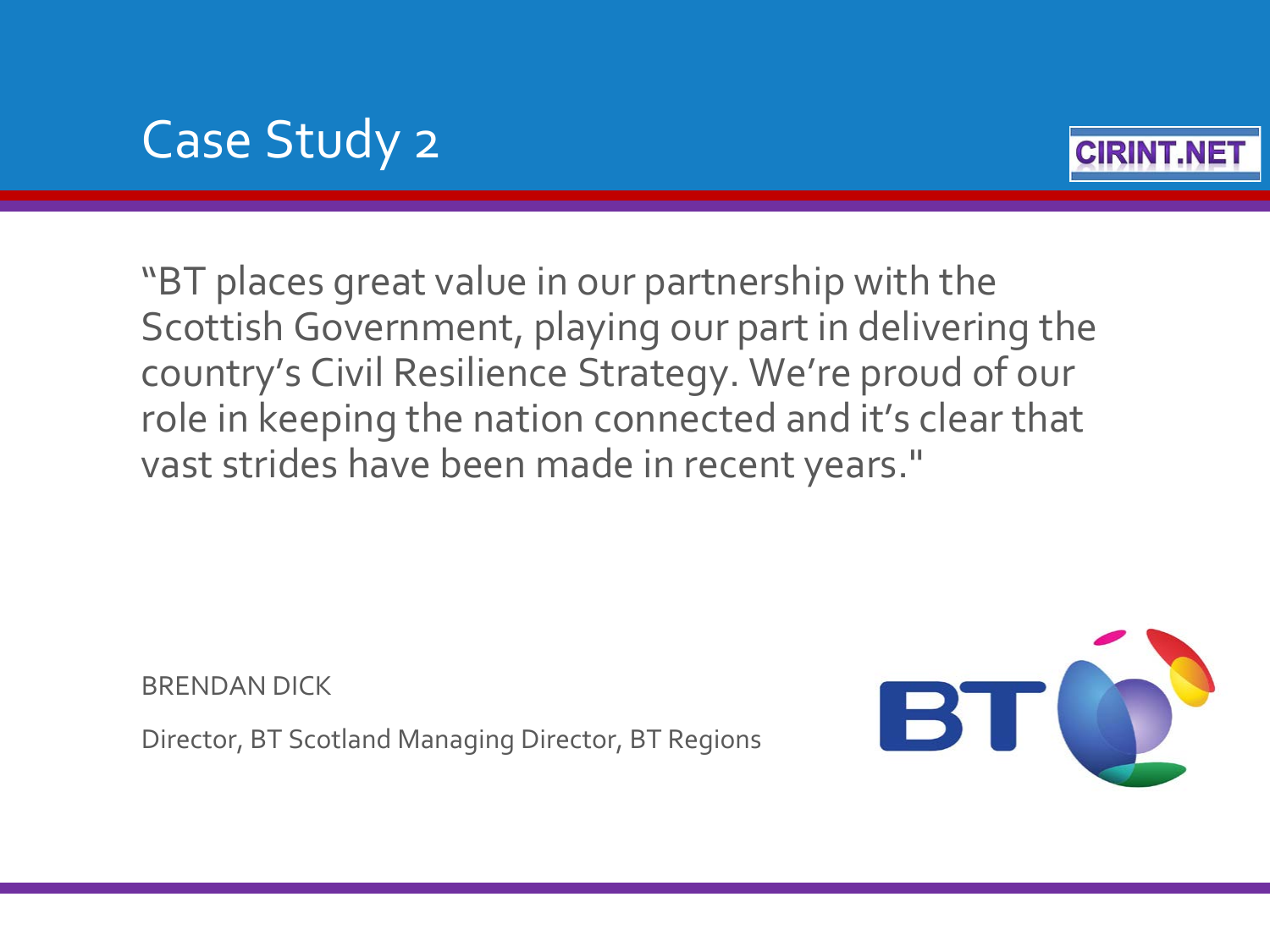## A model for Collaboration



- What is CIRINT?
- What is its Purpose?
- Who is it for?

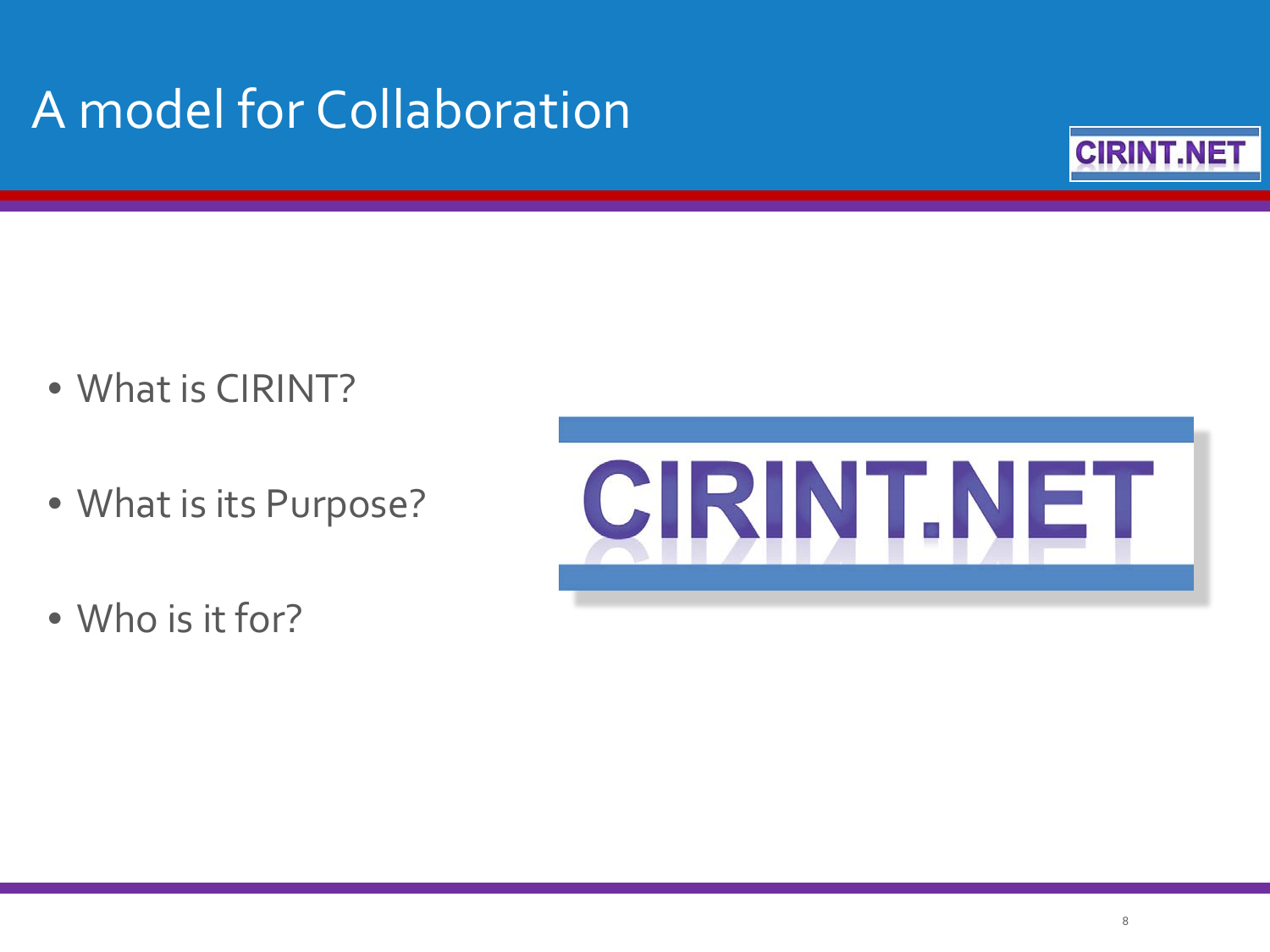## Founding Members



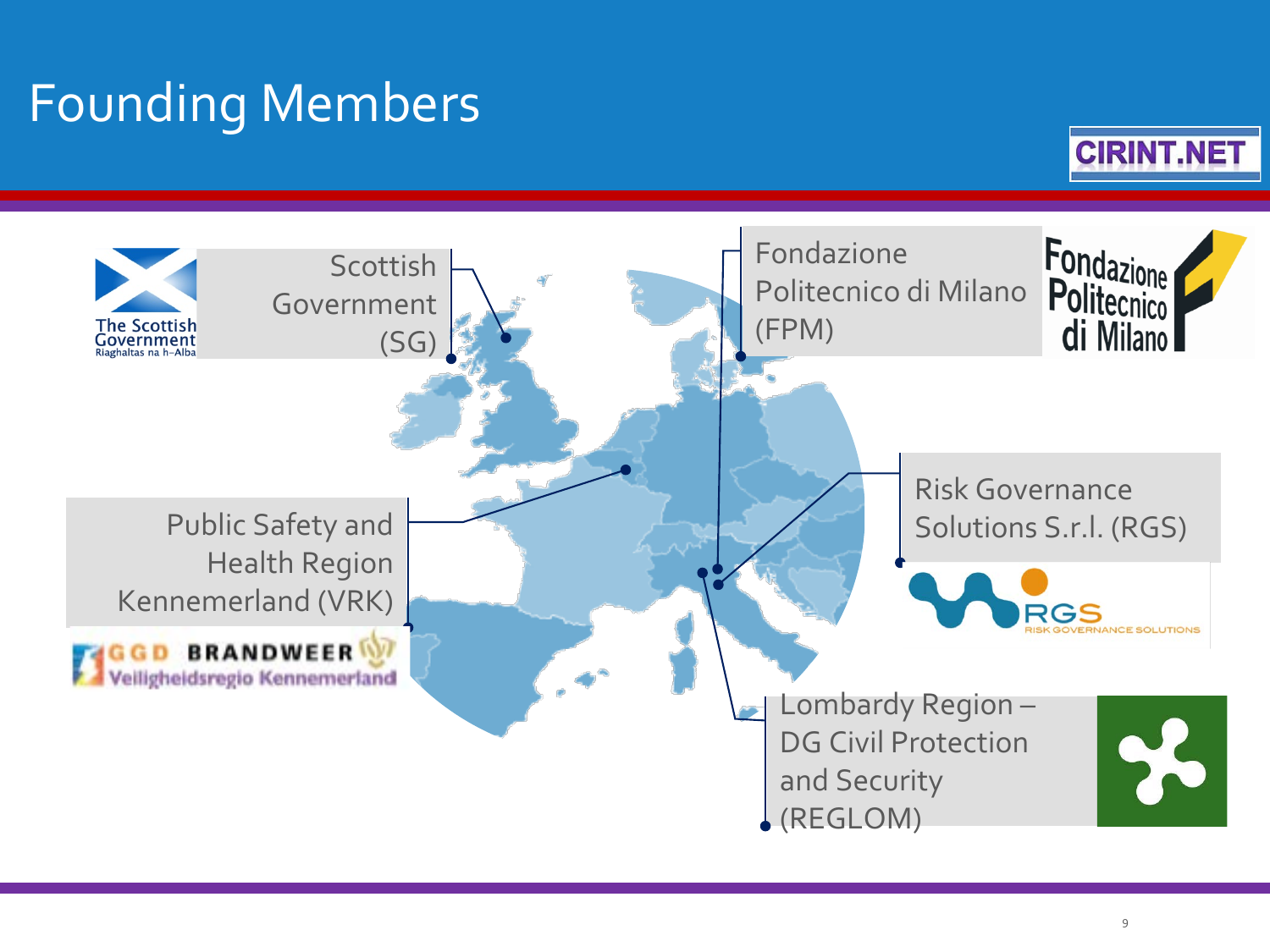



## Information Sharing Learning<br> **Example 18**<br> **Learning** Benchmarking **Collaboration** Networking Good Practice Friendship Peer Review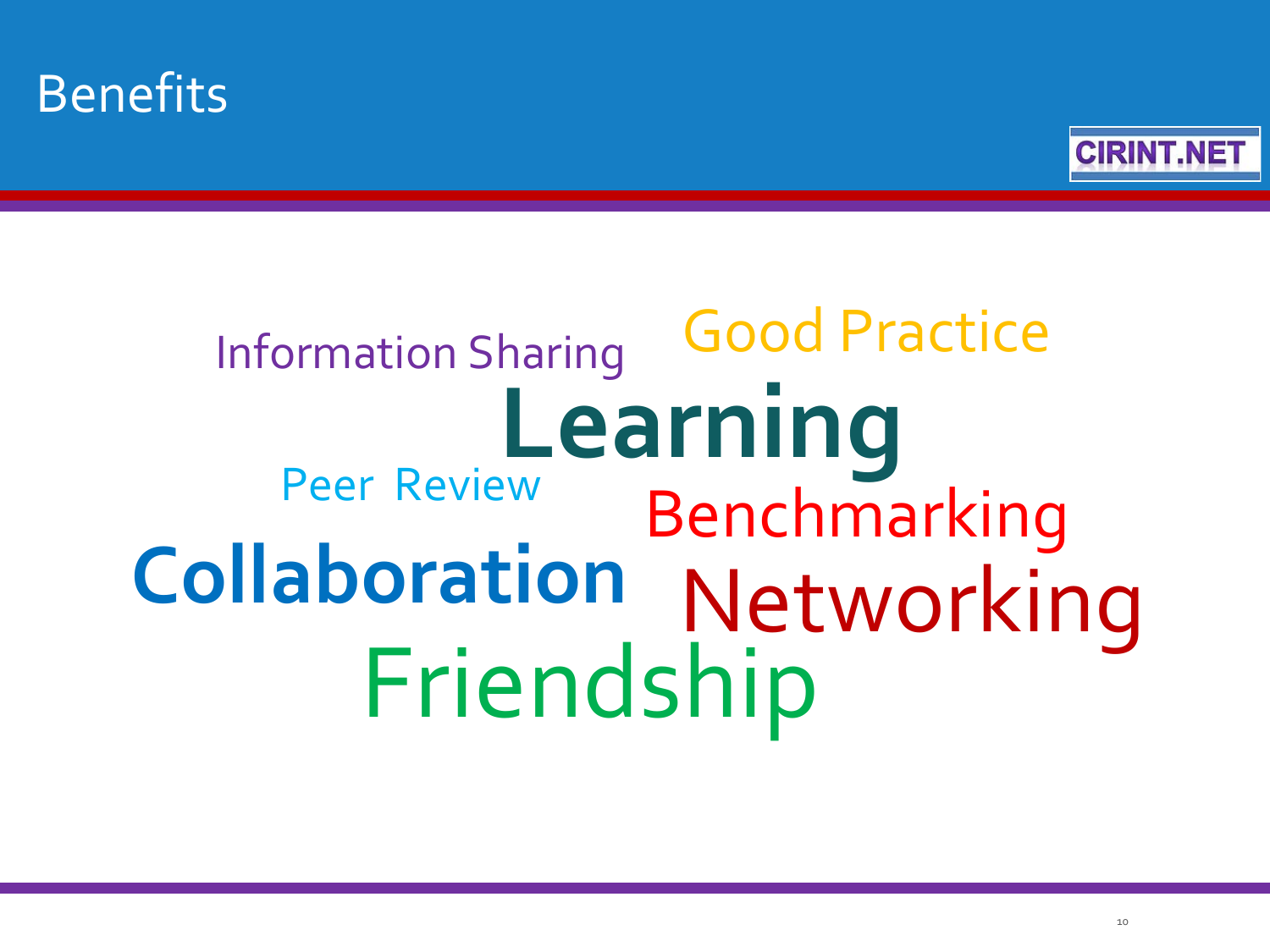### MIRACLE Project (2013-2015)



### Promoting and contributing to the development of **regional Critical Infrastructure Protection and Resilience (CIP-R)**  strategies in Europe

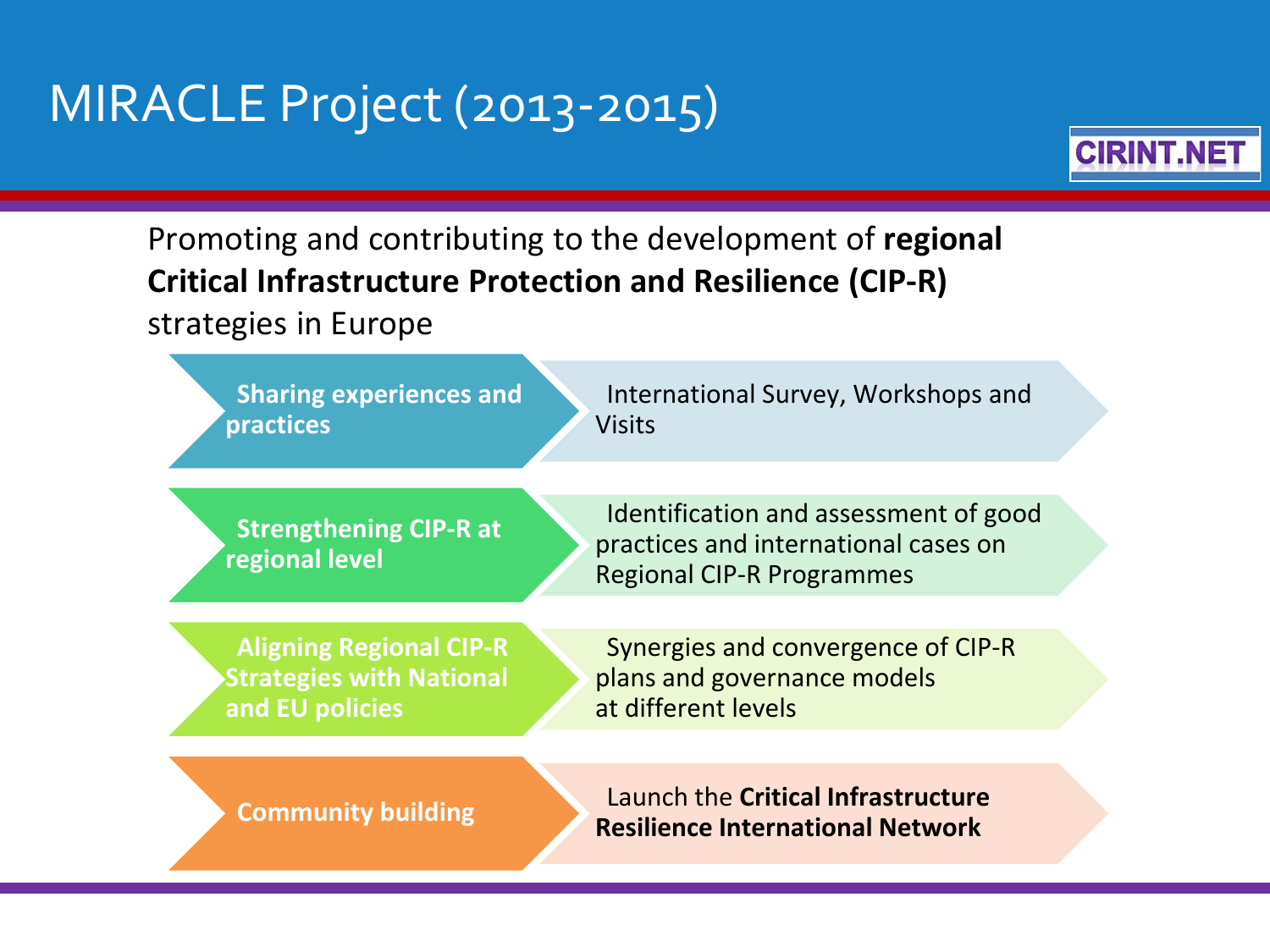## Member Organisations



- 56 organisations engaged
	- 25 National, Regional and City Governments & Governmental Agencies
	- 9 Academic, Research and Development Organisations
	- 7 Responder Organisations
	- 7 Critical Infrastructure Operators
	- 6 Consultancies
	- 2 Charities

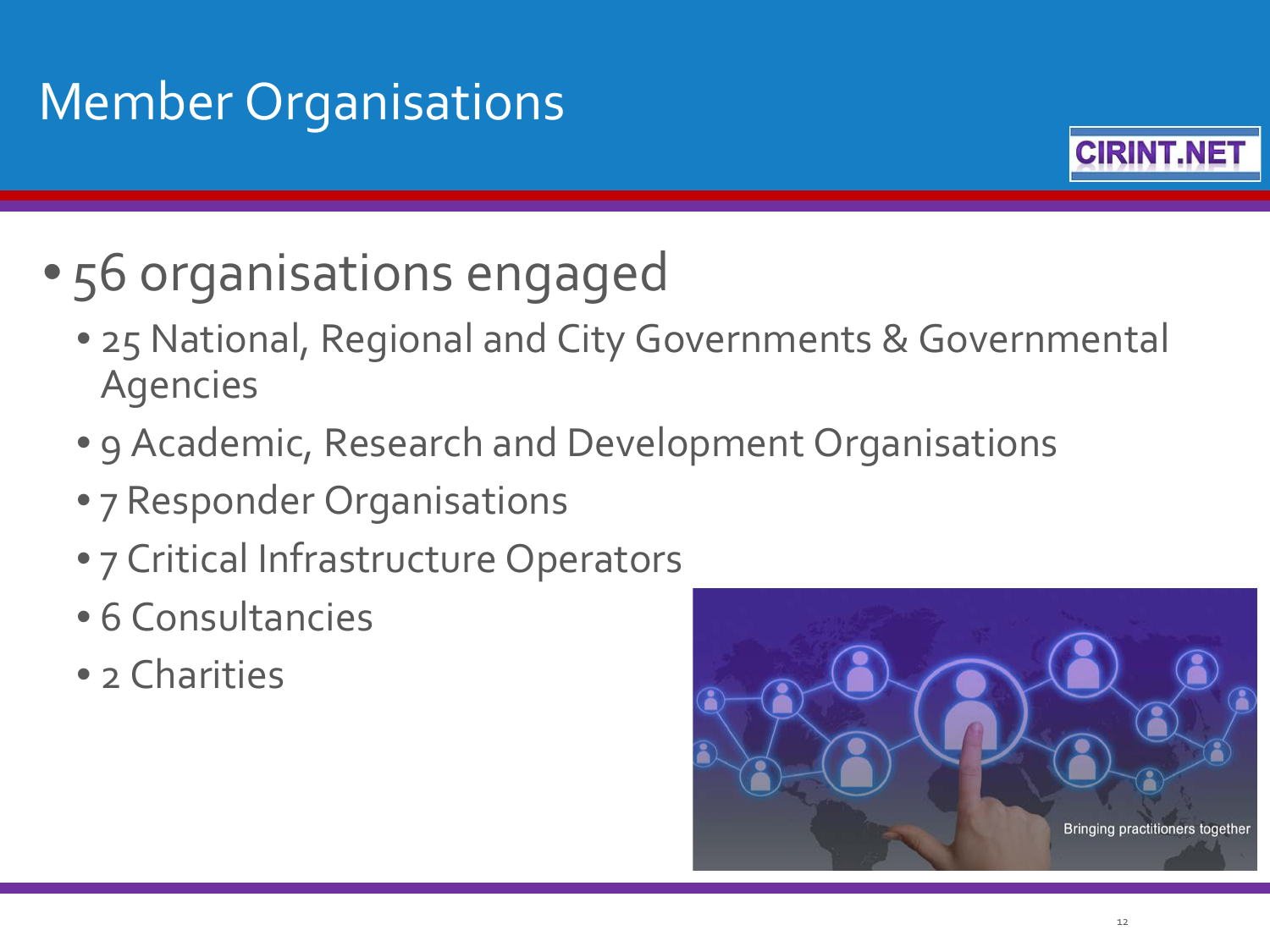## Communities of Interest



Open discussion areas

#react

#communities

#general

#random



#### $\bigcirc$ **CIRINT**  $\sim$  $\bullet$  Channels  $^{+}$ **A** chemical **△** cip-r\_programmes e civil nuclear **A** communications # communities **A** defence e emergency\_responders **A** finance

- $\triangle$  food
- $\triangle$  government
- A health
- $#$  random
- $#$  react
- $\triangle$  space
- $\bullet$  transport
- $\triangle$  water
- # general

### Secure discussion areas

- **E**nergy
- **A** Health
- **A** Water
- **A** Food
- **A** Government
- **Emergency Responders**
- **Transport**
- **A** Civil Nuclear
- **A** Communications
- **A** Finance
- **Space**
- **A** Chemical
- **A** Defence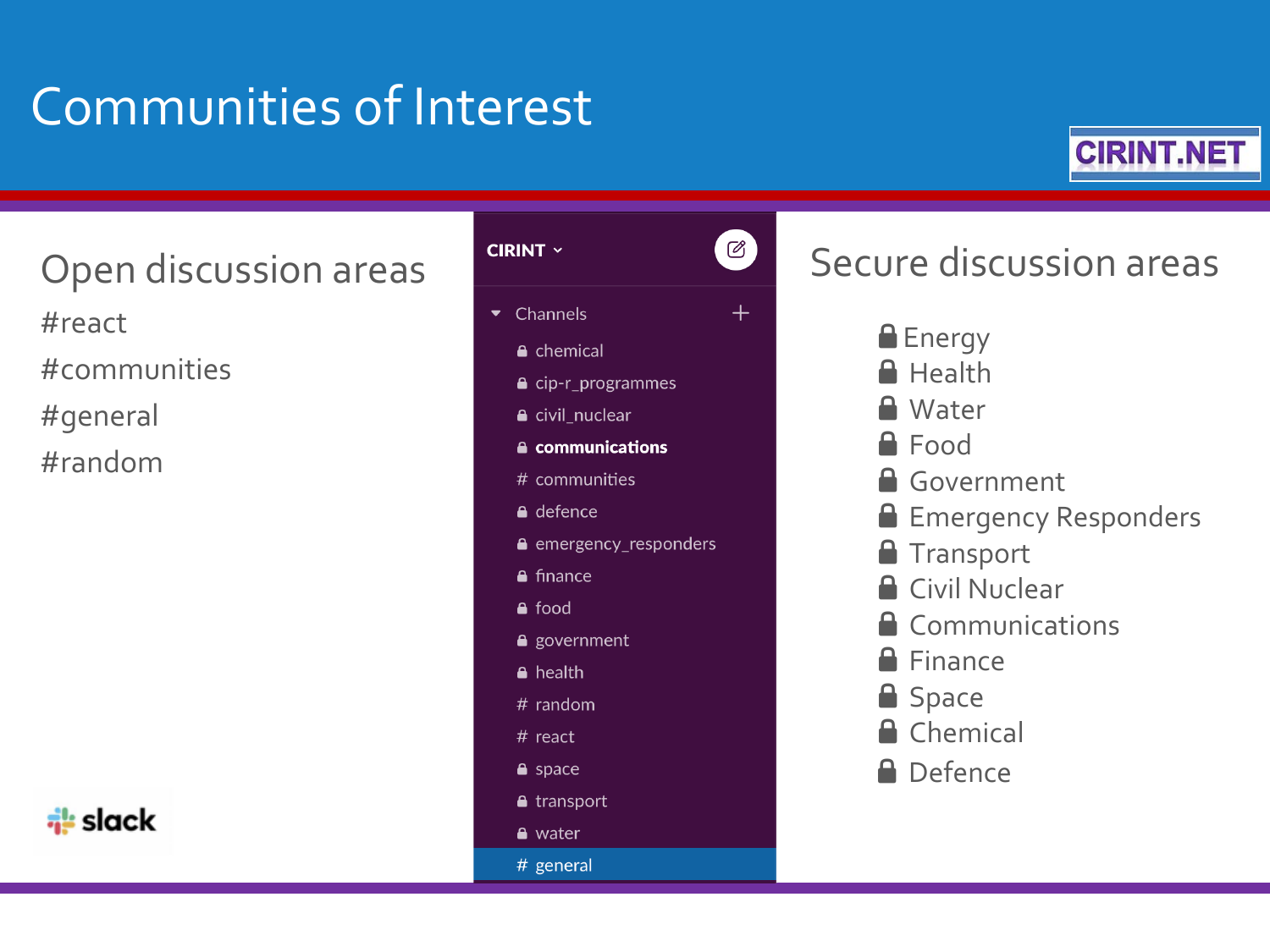### The Future?

- Uncertain times and unknown challenges
- New opportunities and innovation!
- Collaboration will be vital
- Sharing best practice is key
- We can all learn from each other
- A Call to reinvigorate CIRINT to enable crossborder engagement